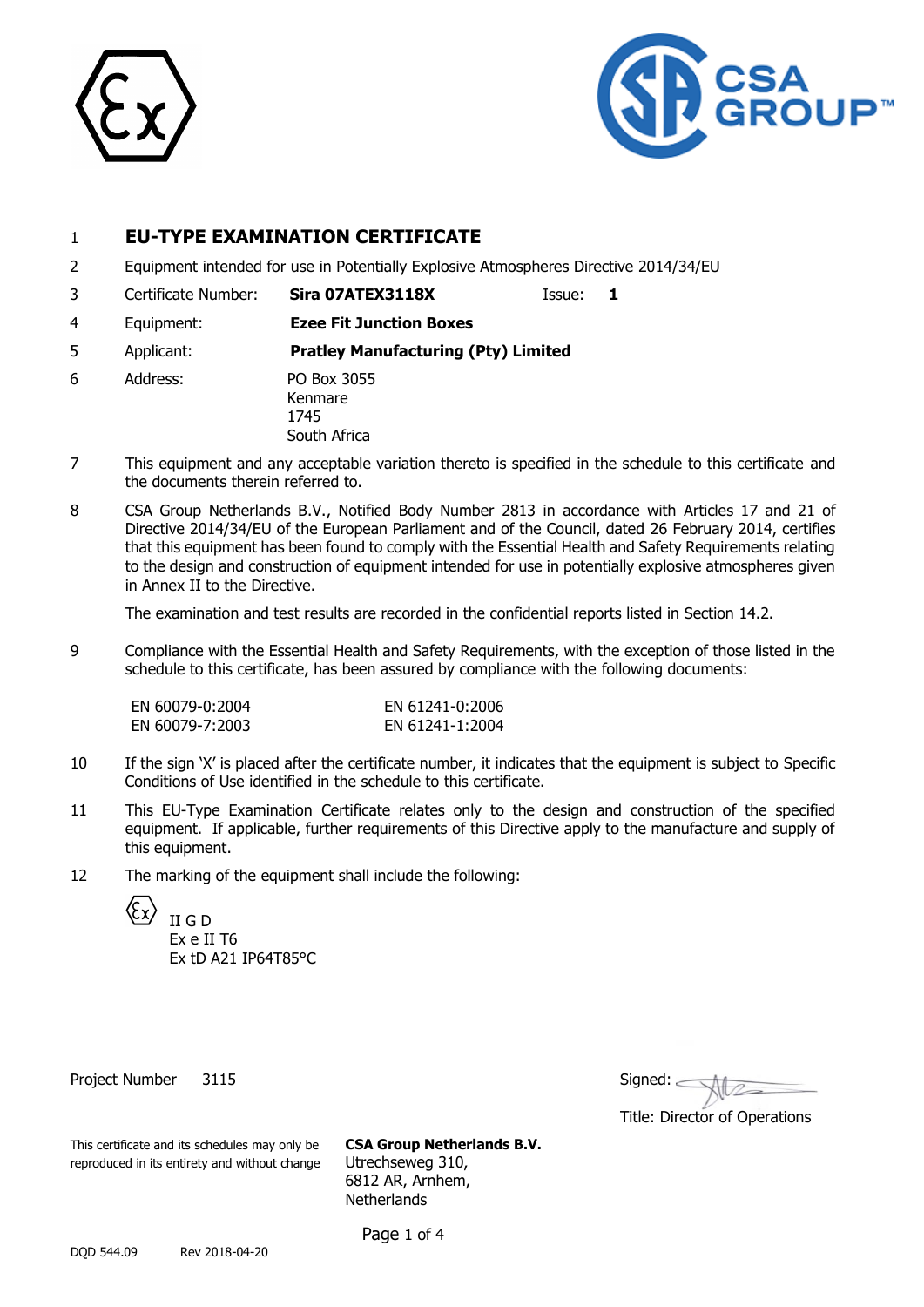



#### **SCHEDULE**

#### **EU-TYPE EXAMINATION CERTIFICATE Sira 07ATEX3118X**

**Issue 1**

#### 13 **DESCRIPTION OF EQUIPMENT**

The Ezee fit range of junction boxes are manufactured in either orange or black Polyester with a lid manufactured from the same material or in clear polycarbonate. The junction boxes have a circular shape, with cable entry locations in the curved sidewall. The entry points are available in various configurations. The lid is fitted with an elastomeric gasket and is fixed to the base with four screws.

Inside the enclosure, a terminal rail is fixed to the base with screws. Rail mounted certified terminals, either Weidmüller terminals or Kwikblok terminals are fitted to the rail between partitions and end stops. The certification details of the Weidmüller terminals are shown in Table 1 and the permitted Kwikblok types in Table 2, along with their voltage and current ratings.

| <b>Manufacturer</b> | <b>Terminal Type</b>       | <b>Coded</b> | <b>Certificate Number</b> |
|---------------------|----------------------------|--------------|---------------------------|
| Weidmüller          | Type WDU                   | EEx e II     | KEMA 98ATEX1683U          |
| Weidmüller          | Type SAK K                 | Ex e II      | <b>IECEX SIR 05.0032U</b> |
| Weidmüller          | Type SAK R                 | Ex nA II     | <b>IECEX SIR 05.0033U</b> |
| Weidmüller          | Type SAK S3                | Ex nA II     | <b>IECEX SIR 05.0034U</b> |
| Weidmüller          | Type BK                    | Ex e II      | <b>IECEX SIR 05.0035U</b> |
| Weidmüller          | Type MK 3                  | Ex e II      | <b>IECEX SIR 05.0036U</b> |
| Weidmüller          | Type MK 6                  | Ex e II      | <b>IECEX SIR 05.0037U</b> |
| Weidmüller          | Type AKZ                   | Ex e II      | <b>IECEX SIR 05.0038U</b> |
| Weidmüller          | Type WDU 2.5/TC            | Ex e II      | <b>IECEX SIR 05.0039U</b> |
| Weidmüller          | Type WDU SL                | Ex e II      | <b>IECEX SIR 05.0040U</b> |
| Weidmüller          | Type DK                    | Ex e II      | <b>IECEX SIR 05.0041U</b> |
| Weidmüller          | <b>Type W Series</b>       | Ex e II      | <b>IECEX ULD 05.0008U</b> |
| Weidmüller          | Type Z Series              | Ex e II      | <b>IECEX ULD 05.0009U</b> |
| Weidmüller          | Type SAK & EK              | Ex e II      | <b>IECEX KEM 06.0014U</b> |
| Weidmüller          | Type PDU, PEI & PPE Series | Ex e II      | <b>IECEX KEM 05.0032U</b> |

**Table 1:**

The Kwikblok terminals accept conductor sizes and current ratings as follows:

| <b>Kwikblok Terminal type</b> | <b>Conductor size range</b> | <b>Maximum current</b><br>(A) |
|-------------------------------|-----------------------------|-------------------------------|
| IK3                           | $0.5$ to 4 mm <sup>2</sup>  | 15                            |
| IK5                           | $0.5$ to 6 mm <sup>2</sup>  | 21                            |
| <b>IK10</b>                   | $0.5$ to 10 mm <sup>2</sup> | 37                            |
| <b>IK16</b>                   | $0.5$ to 16 mm <sup>2</sup> | -47                           |
| IK <sub>25</sub>              | 10 to 25 mm <sup>2</sup>    | 63                            |
| <b>IK50</b>                   | 16 to 50 mm <sup>2</sup>    | 98                            |
| IK70                          | 25 to 95 mm <sup>2</sup>    |                               |

**Table 2:**

This certificate and its schedules may only be reproduced in its entirety and without change

**CSA Group Netherlands B.V.** Utrechseweg 310, 6812 AR, Arnhem Netherlands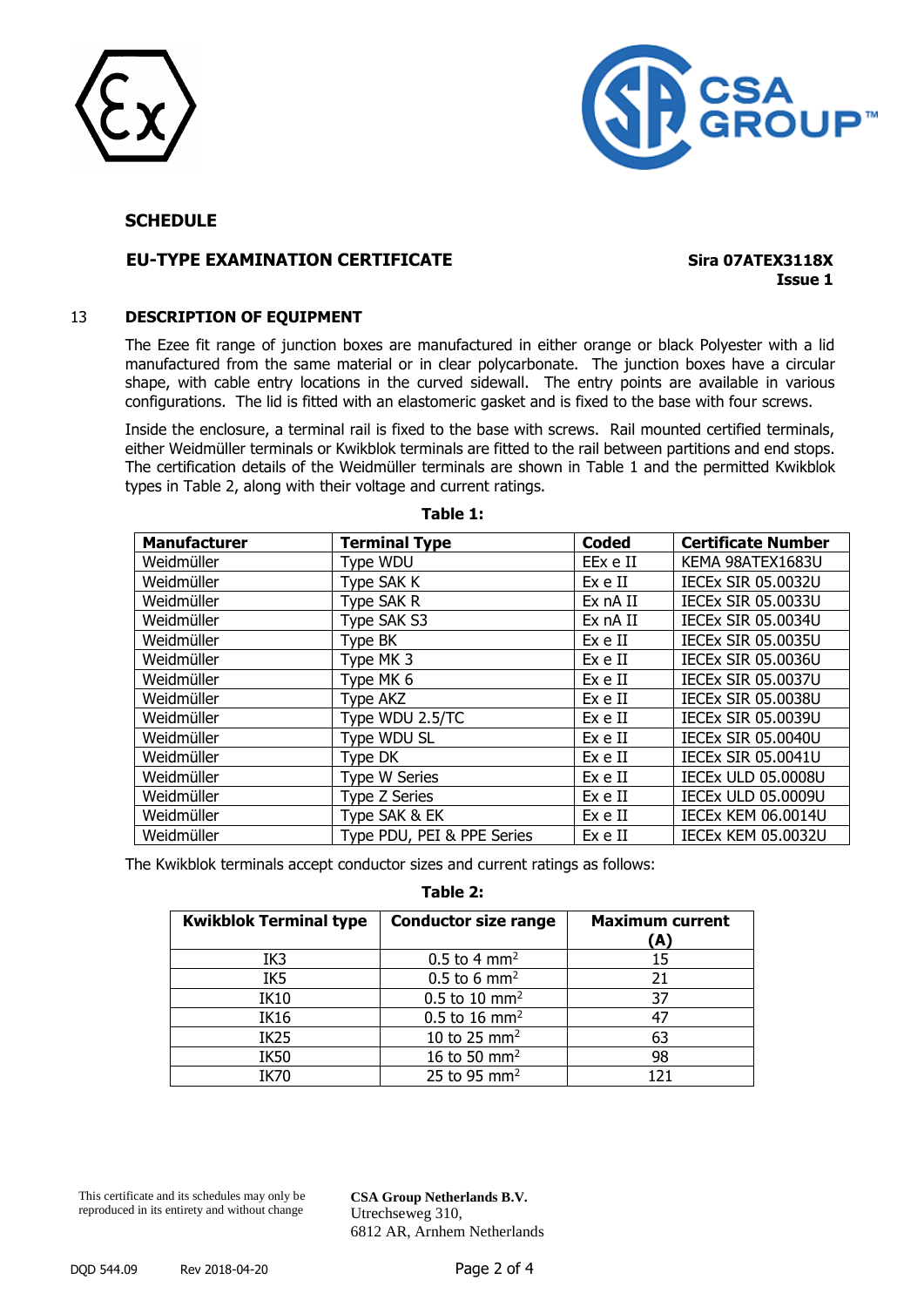



#### **SCHEDULE**

#### **EU-TYPE EXAMINATION CERTIFICATE Sira 07ATEX3118X**

# **Issue 1**

Combinations of the terminals listed in Table 1 and 2 may be fitted, provided the maximum power dissipation in accordance with EN 60079-7 Annex E, E.2 does not exceed:

| <b>Junction Box Type</b> | <b>Maximum power</b> |
|--------------------------|----------------------|
|                          | 2.4 W                |
|                          | 3.1 W                |
|                          | 5.4 W                |
|                          | 9.6 W                |
|                          | 13.4 W               |

Suitably certified cable entry devices may be selected by the installer, or alternatively the entry locations may be fitted with Pratley gland accessories to form integral cable glands suitable for armoured or nonarmoured cable. Stopping plugs and conduit adaptors may also be provided.

There is a facility for the connection of an earthing or equipotential bonding conductor provided inside the main body by either an earth terminal block from one of the ranges as detailed in Table 1 or 2 or a threaded brass insert embedded in the polyester.

#### 14 **DESCRIPTIVE DOCUMENTS**

#### 14.1 **Drawings**

Refer to Certificate Annexe.

#### 14.2 **Associated Sira Reports and Certificate History**

| Issue    | <b>Date</b>       | Report No. | <b>Comment</b>                                                                                                                                                                                                                                                                                                                                                                                                                                                                                                                                                                                                         |
|----------|-------------------|------------|------------------------------------------------------------------------------------------------------------------------------------------------------------------------------------------------------------------------------------------------------------------------------------------------------------------------------------------------------------------------------------------------------------------------------------------------------------------------------------------------------------------------------------------------------------------------------------------------------------------------|
| $\Omega$ | 31 March 2008     | R51E16192B | The release of the prime certificate.                                                                                                                                                                                                                                                                                                                                                                                                                                                                                                                                                                                  |
|          | 15th October 2019 | 3115       | Transfer of certificate Sira 07ATEX3118X from<br>$\bullet$<br>Sira Certification Service to CSA Group Netherlands<br>B.V                                                                                                                                                                                                                                                                                                                                                                                                                                                                                               |
|          |                   |            | EC Type-Examination Certificate in accordance<br>٠<br>with 94/9/EC updated to EU Type-Examination<br>Certificate in accordance<br>Directive<br>with<br>2014/34/EU. (In accordance with Article 41 of Directive<br>2014/34/EU, EC Type-Examination Certificates referring to<br>94/9/EC that were in existence prior to the date of application<br>of 2014/34/EU (20 April 2016) may be referenced as if they<br>were issued in accordance with Directive 2014/34/EU.<br>Variations to such EC Type-Examination Certificates may<br>continue to bear the original certificate number issued prior to<br>20 April 2016.) |

#### 15 **SPECIAL CONDITIONS FOR SAFE USE** (denoted by X after the certificate number)

15.1 When the junction boxes are manufactured from the orange polyester material or the clear polycarbonate lids are fitted, the equipment is marked: WARNING STATIC HAZARD CLEAN WITH A DAMP CLOTH. Refer to the instruction manual for further advice on how to clean the equipment safely and prevent Static charge build up.

This certificate and its schedules may only be reproduced in its entirety and without change

**CSA Group Netherlands B.V.** Utrechseweg 310, 6812 AR, Arnhem Netherlands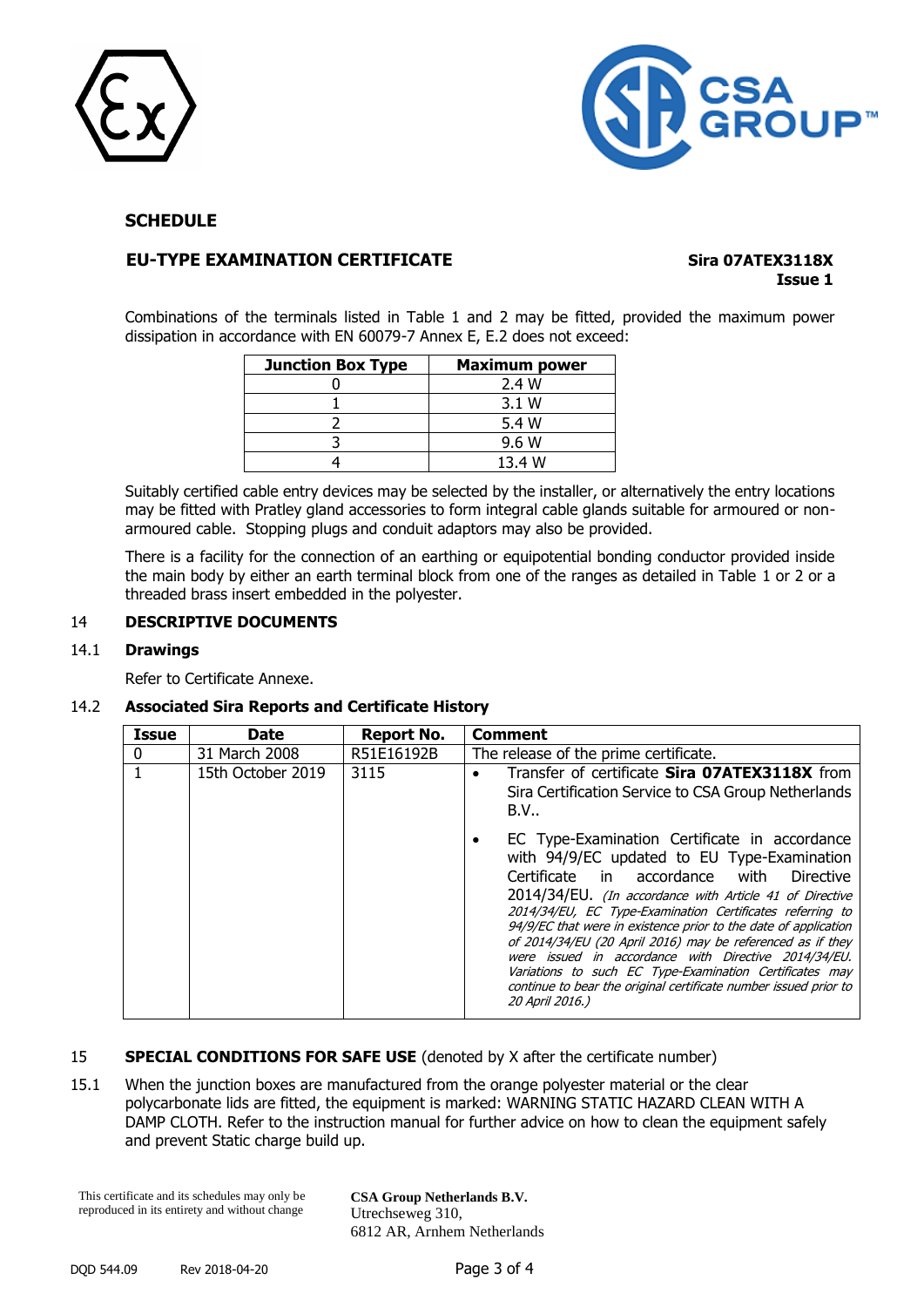



#### **SCHEDULE**

#### **EU-TYPE EXAMINATION CERTIFICATE Sira 07ATEX3118X**

**Issue 1**

#### 16 **ESSENTIAL HEALTH AND SAFETY REQUIREMENTS OF ANNEX II** (EHSRs)

The relevant EHSRs that are not addressed by the standards listed in this certificate have been identified and individually assessed in the reports listed in Section 14.2.

This certificate and its schedules may only be reproduced in its entirety and without change

**CSA Group Netherlands B.V.** Utrechseweg 310, 6812 AR, Arnhem Netherlands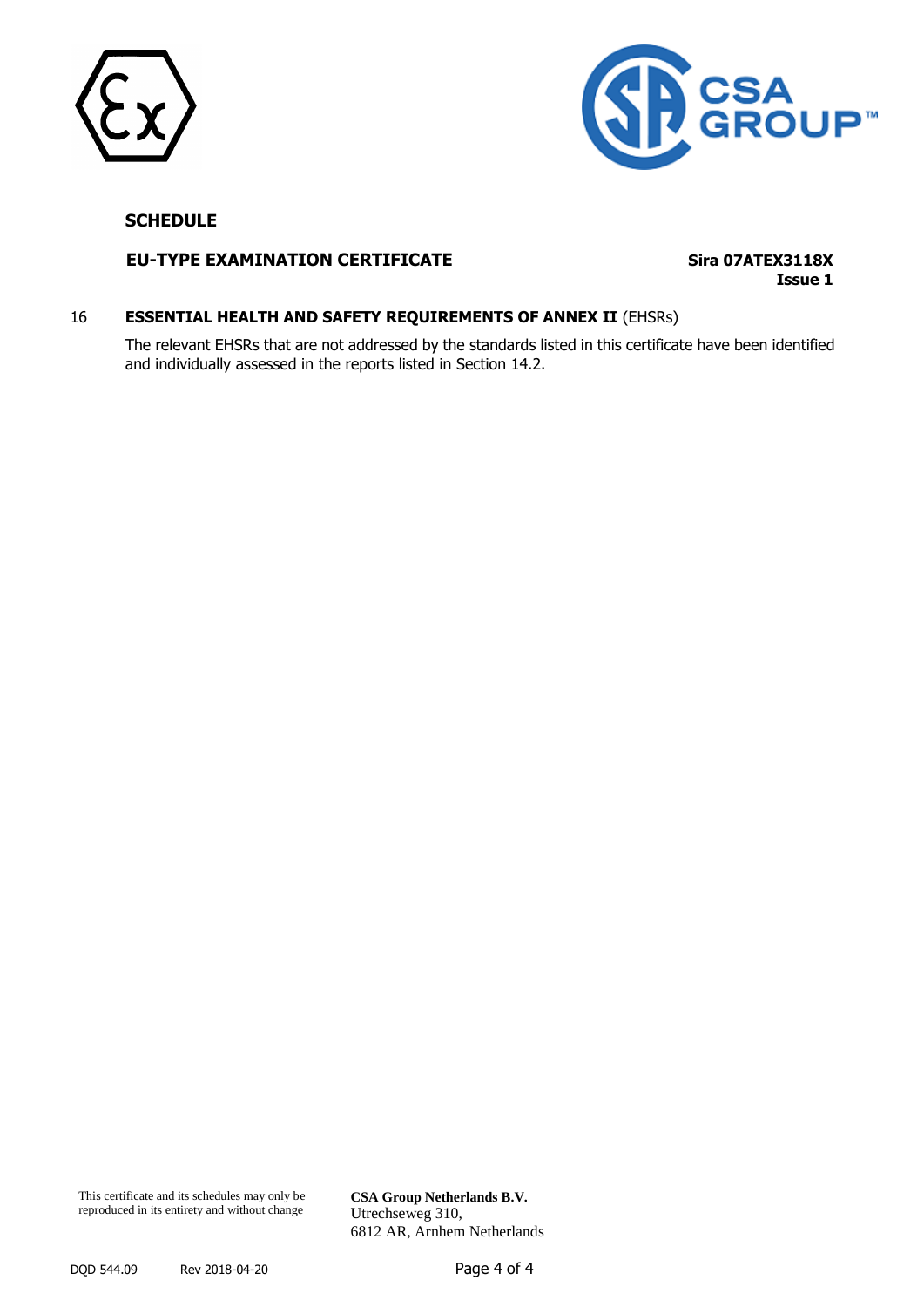

## **Certificate Number: Sira 07ATEX3118X Equipment: Ezee Fit Junction Boxes Applicant: Pratley Manufacturing (Pty) Limited**

#### **Issue 0**

| <b>Drawing no:</b>                                                                     | <b>Sheets</b>         | <b>Rev</b>               | <b>Date</b>  | <b>Description</b>                |
|----------------------------------------------------------------------------------------|-----------------------|--------------------------|--------------|-----------------------------------|
|                                                                                        |                       |                          | (Sira Stamp) |                                   |
| $1079 - 1084$ & 1091                                                                   | $1$ of $1$            |                          | 02 Nov 07    | <b>Harness</b>                    |
| $1300 - 1302 / 1053 - 1055 / 1003 - 1005$                                              | $1$ of $1$            | $\overline{\mathsf{C}}$  | 02 Nov 07    | Ezee fit Ex e box                 |
| 1328 - 1330 / 1336 - 1333 / 1374 - 1376                                                |                       |                          |              |                                   |
| $1302 - 1304 / 1316 - 1323$                                                            | $1$ of $1$            | A                        | 02 Nov 07    | Harness                           |
| $1303 - 1305 / 1060 - 1062 / 1332 - 1334$                                              | $1$ of $1$            | $\overline{\mathsf{C}}$  | 02 Nov 07    | Ezee fit box                      |
| 1340 - 1342 / 1377 - 1379                                                              |                       |                          |              |                                   |
| 1312 / 1056 / 1032 / 1331 / 1339 / 1380                                                | $1$ of $1$            | C                        | 02 Nov 07    | No: $1$ Ex E/F                    |
| 1313 / 1057 / 1034 / 1335 / 1343 / 1381                                                | $1$ of $1$            | C                        | 02 Nov 07    | Ezee fit box No 2                 |
| 1404 / 1058 / 1035 / 1405 / 1401 / 1393                                                | $1$ of $1$            | Ā                        | 02 Nov 07    | Ezee fit box body No 2            |
| $1406 - 1408 / 1050 - 1052 / 1000 - 1002$                                              | $1$ of $1$            | B                        | 02 Nov 07    | Ezee fit Ex e box body No 0       |
| $1409 - 1411/1063 - 1065/1009 - 1011$                                                  | $1$ of $1$            | B                        | 02 Nov 07    | Ezee fit Ex e box body No 0       |
| 1412 / 1059 / 1036 / 1450 / 1388 / 1392                                                | $1$ of $1$            | B                        | 02 Nov 07    | Ezee fit box body Black No 3      |
| $1454 - 1456 / 1413 - 1415 / 1056 - 1058$<br>$1012 - 1014 / 1363 - 1365 / 1394 - 1396$ | $1$ of $1$            | B                        | 02 Nov 07    | Ezee fit Ex e box body No 4       |
| $2028 - 2032$                                                                          | $1$ of $1$            | $\overline{\mathsf{C}}$  | 02 Nov 07    | Compression nuts                  |
| 2252                                                                                   | $1$ of $1$            | $\overline{\mathsf{C}}$  | 02 Nov 07    | Gasket for Size 0                 |
| 2253                                                                                   | $1$ of $1$            | $\overline{\mathsf{C}}$  | 02 Nov 07    | Gasket for Size 1                 |
| 2254                                                                                   | $1$ of $1$            | C                        | 02 Nov 07    | Gasket for Size 2                 |
| 2255                                                                                   | $1$ of $1$            | B                        | 02 Nov 07    | Gasket for Size 3                 |
| 2256                                                                                   | $1$ of $1$            | B                        | 02 Nov 07    | Gasket for Size 4                 |
| 2259 - 2267                                                                            | $1$ of $1$            | C                        | 02 Nov 07    | <b>Inner Seals</b>                |
| 2340 2344                                                                              | $1$ of $1$            | C                        | 02 Nov 07    | <b>Inserts for Ezee fit boxes</b> |
| 2370 & 2375 & 1416                                                                     | $1$ of $1$            | E                        | 02 Nov 07    | DMC Lid for Size 0                |
| 2371                                                                                   | $1$ of $1$            | Ē                        | 02 Nov 07    | Lids for No 1                     |
| 2372                                                                                   | $1$ of $1$            | C                        | 02 Nov 07    | Lids for No 2                     |
| 2373                                                                                   | $1$ of $1$            | $\overline{\mathsf{B}}$  | 02 Nov 07    | Lids for No 3                     |
| 2374                                                                                   | $1$ of $1$            | B                        | 02 Nov 07    | Lids for No 4                     |
| 2721-2724                                                                              | $\overline{1}$ of $1$ | B                        | 02 Nov 07    | <b>Terminal rails</b>             |
| 2965 & 2966                                                                            | $1$ of $1$            | Ā                        | 02 Nov 07    | Polycarbonate lid                 |
| 3487                                                                                   | $1$ of $1$            | $\blacksquare$           | 02 Nov 07    | Marking of Ezee fit Box covers    |
| 3135                                                                                   | $1$ of $1$            | D                        | 02 Nov 07    | Cone bush                         |
| 3145 - 3180 / 2314 - 2318                                                              | $1$ of $1$            | $\overline{\mathsf{C}}$  | 02 Nov 07    | Compression rings                 |
| 8658, 8659, 8661 & 8671                                                                | $1$ of $1$            | A                        | 02 Nov 07    | Earth Terminal                    |
| $57002 - 57004 / 57202 - 57204$                                                        | $1$ of $1$            | $\overline{B}$           | 02 Nov 07    | No 0 Box assemblies               |
| 57502 - 57504 / 57402 - 57404                                                          |                       |                          |              |                                   |
| 73016 / 73026 / 73036 / 73028 / 73116                                                  | 10f1                  | A                        | 02 Nov 07    | Assemblies for armoured cables    |
| 73126 / 73136 / 73128<br>Ex 0498                                                       | $2$ of $2$            | $\blacksquare$           | 02 Nov 07    | Cone bush                         |
| Ex 0995                                                                                | $1$ of $1$            | $\blacksquare$           | 02 Nov 07    | I.K. Terminals                    |
| Ex 0997                                                                                | $1$ of $1$            | $\overline{\phantom{a}}$ | 02 Nov 07    | IW 2 End plate for Kwik-Blok      |
| Ex 0998                                                                                | $1$ of $1$            | -                        | 02 Nov 07    | IW 4 End plate for Kwik-Blok      |
| Ex 0999                                                                                | $1$ of $1$            |                          | 02 Nov 07    | IW 16 End plate for Kwik-Blok     |
| Ex 1000                                                                                | $1$ of $1$            | $\blacksquare$           | 02 Nov 07    | IW 50 End plate for Kwik-Blok     |
| Ex 1001                                                                                | $1$ of $1$            | $\overline{\phantom{0}}$ | 02 Nov 07    | End clamp for Kwik-Blok           |
| Ex 1002                                                                                | $1$ of $1$            | -                        | 02 Nov 07    | Bridging bar for I.K.             |
| Ex 1005                                                                                | $1$ of $1$            | $\overline{\phantom{a}}$ | 02 Nov 07    | <b>GRIPLOK holders</b>            |
| Ex 1006                                                                                | $1$ of $1$            | $\overline{\phantom{0}}$ | 02 Nov 07    | Spring loaded GRIPLOK             |
| Ex 1107                                                                                | $1$ of $1$            | $\overline{\phantom{a}}$ | 02 Nov 07    | Ex e Terminals for Ezee fit boxes |
| Ex 1118                                                                                | $1$ of $1$            | $\blacksquare$           | 02 Nov 07    | Brass insert                      |
|                                                                                        |                       |                          |              |                                   |

This certificate and its schedules may only be **CSA Group Netherlands B.V.** reproduced in its entirety and without change Utrechseweg 310,

6812 AR, Arnhem, **Netherlands**